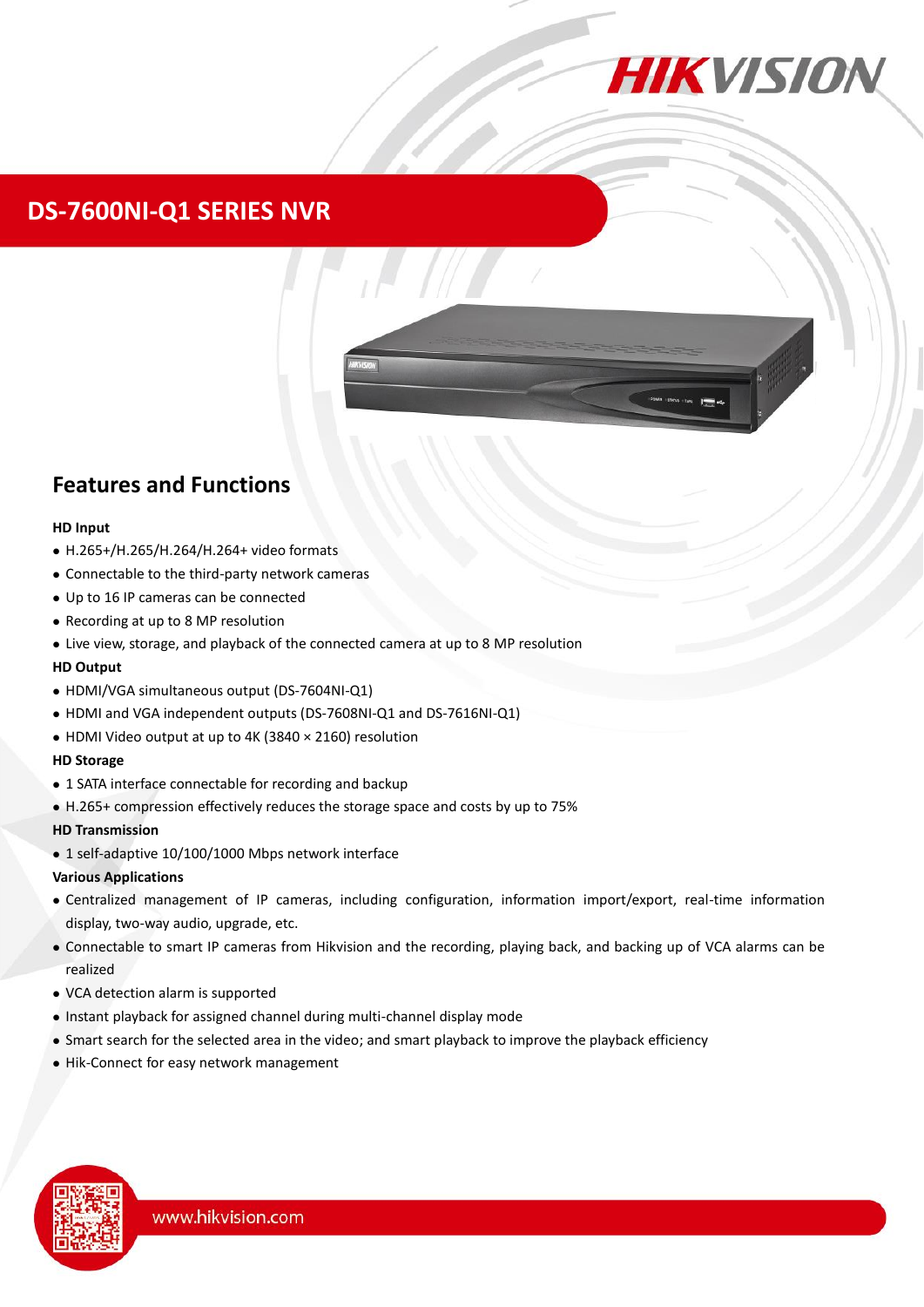

# **Specifications**

T.

| <b>Model</b>                 |                                              | DS-7604NI-Q1                                                                                                                                                                   | DS-7608NI-Q1                                                                                                                  |          | DS-7616NI-Q1 |  |  |
|------------------------------|----------------------------------------------|--------------------------------------------------------------------------------------------------------------------------------------------------------------------------------|-------------------------------------------------------------------------------------------------------------------------------|----------|--------------|--|--|
| Video/Audio<br>input         |                                              | $4$ -ch                                                                                                                                                                        | 8-ch                                                                                                                          |          | $16$ -ch     |  |  |
|                              | IP video input                               | Up to 8 MP resolution                                                                                                                                                          |                                                                                                                               |          |              |  |  |
|                              | Two-way audio                                | 1-ch, RCA (2.0 Vp-p, 1 k Ω)                                                                                                                                                    |                                                                                                                               |          |              |  |  |
| <b>Network</b>               | Incoming bandwidth                           | 40 Mbps                                                                                                                                                                        | 80 Mbps                                                                                                                       |          | 160 Mbps     |  |  |
|                              | Outgoing bandwidth                           | 80 Mbps                                                                                                                                                                        |                                                                                                                               |          |              |  |  |
| Video/Audio<br>output        | Recording resolution                         | 8 MP/6 MP/5 MP/4 MP/3 MP/1080p/UXGA /720p/VGA/4CIF/DCIF/<br>2CIF/CIF/QCIF                                                                                                      |                                                                                                                               |          |              |  |  |
|                              | <b>HDMI</b> output<br>resolution             | 1-ch, 4K (3840 $\times$ 2160)/30Hz,<br>1920 × 1080p/60Hz, 1600 ×<br>1200/60Hz, 1280 × 1024/60Hz,<br>1280 × 720/60Hz, 1024 ×<br>768/60Hz;<br>HDMI/VGA<br>simultaneous<br>output | 1-ch, 4K (3840 × 2160)/30Hz, 1920 ×<br>1080p/60Hz, 1600 × 1200/60Hz, 1280 ×<br>1024/60Hz, 1280 × 720/60Hz, 1024 ×<br>768/60Hz |          |              |  |  |
|                              | VGA output<br>resolution                     | 1-ch, $1920 \times 1080p/60Hz$ , 1600<br>× 1200/60Hz, 1280 ×<br>1024/60Hz, 1280 × 720/60Hz,<br>1024 × 768/60Hz; HDMI/VGA<br>simultaneous output                                | 1-ch, $1920 \times 1080p/60Hz$ , 1280 $\times$<br>1024/60Hz, 1280 × 720/60Hz, 1024 ×<br>768/60Hz                              |          |              |  |  |
|                              | Audio output                                 | 1-ch, RCA (Linear, $1 K\Omega$ )                                                                                                                                               |                                                                                                                               |          |              |  |  |
| <b>Decoding</b>              | Decoding format                              | H.265/H.265+/H.264/H.264+/MPEG4                                                                                                                                                |                                                                                                                               |          |              |  |  |
|                              | Live view / Playback<br>resolution           | 8 MP/6 MP/5 MP/4 MP/3 MP/1080p/UXGA /720p/VGA/4CIF/DCIF/<br>2CIF/CIF/QCIF                                                                                                      |                                                                                                                               |          |              |  |  |
|                              | Synchronous<br>playback                      | 4-ch<br>8-ch                                                                                                                                                                   |                                                                                                                               | $16$ -ch |              |  |  |
|                              | Capability                                   | 1-ch @ 8 MP / 4-ch @ 1080p                                                                                                                                                     |                                                                                                                               |          |              |  |  |
| <b>Network</b><br>management | Network protocols                            | TCP/IP, DHCP, Hik-Connect, DNS, DDNS, NTP, SADP, SMTP, NFS, iSCSI,<br>UPnP™, HTTPS                                                                                             |                                                                                                                               |          |              |  |  |
| <b>Hard disk</b>             | <b>SATA</b>                                  | 1 SATA interface                                                                                                                                                               |                                                                                                                               |          |              |  |  |
|                              | Capacity                                     | Up to 6TB capacity for each disk                                                                                                                                               |                                                                                                                               |          |              |  |  |
| <b>External</b><br>interface | Network interface                            | 1, RJ-45 10/100/1000 Mbps self-adaptive Ethernet interface                                                                                                                     |                                                                                                                               |          |              |  |  |
|                              | <b>USB</b> interface                         | $2 \times$ USB 2.0                                                                                                                                                             |                                                                                                                               |          |              |  |  |
| General                      | Power supply                                 | 12 VDC                                                                                                                                                                         |                                                                                                                               |          |              |  |  |
|                              | Power                                        | $\leq 18W$                                                                                                                                                                     |                                                                                                                               |          |              |  |  |
|                              | Consumption<br>(without hard disk)           | $\leq 10$ W                                                                                                                                                                    |                                                                                                                               |          |              |  |  |
|                              | Working<br>temperature                       | $-10$ to $+55$ <sup>o</sup> C (+14 to +131 <sup>o</sup> F)                                                                                                                     |                                                                                                                               |          |              |  |  |
|                              | Working humidity                             | 10 to 90 %                                                                                                                                                                     |                                                                                                                               |          |              |  |  |
|                              | Chassis                                      | 1U chassis                                                                                                                                                                     |                                                                                                                               |          |              |  |  |
|                              | <b>Dimensions</b><br>$(W \times D \times H)$ | $315 \times 240 \times 48$ mm (12.4" $\times$ 9.4" $\times$ 1.9")                                                                                                              |                                                                                                                               |          |              |  |  |
|                              | Weight(without hard<br>disk)                 | ≤ 1 kg (2.2 lb)                                                                                                                                                                |                                                                                                                               |          |              |  |  |